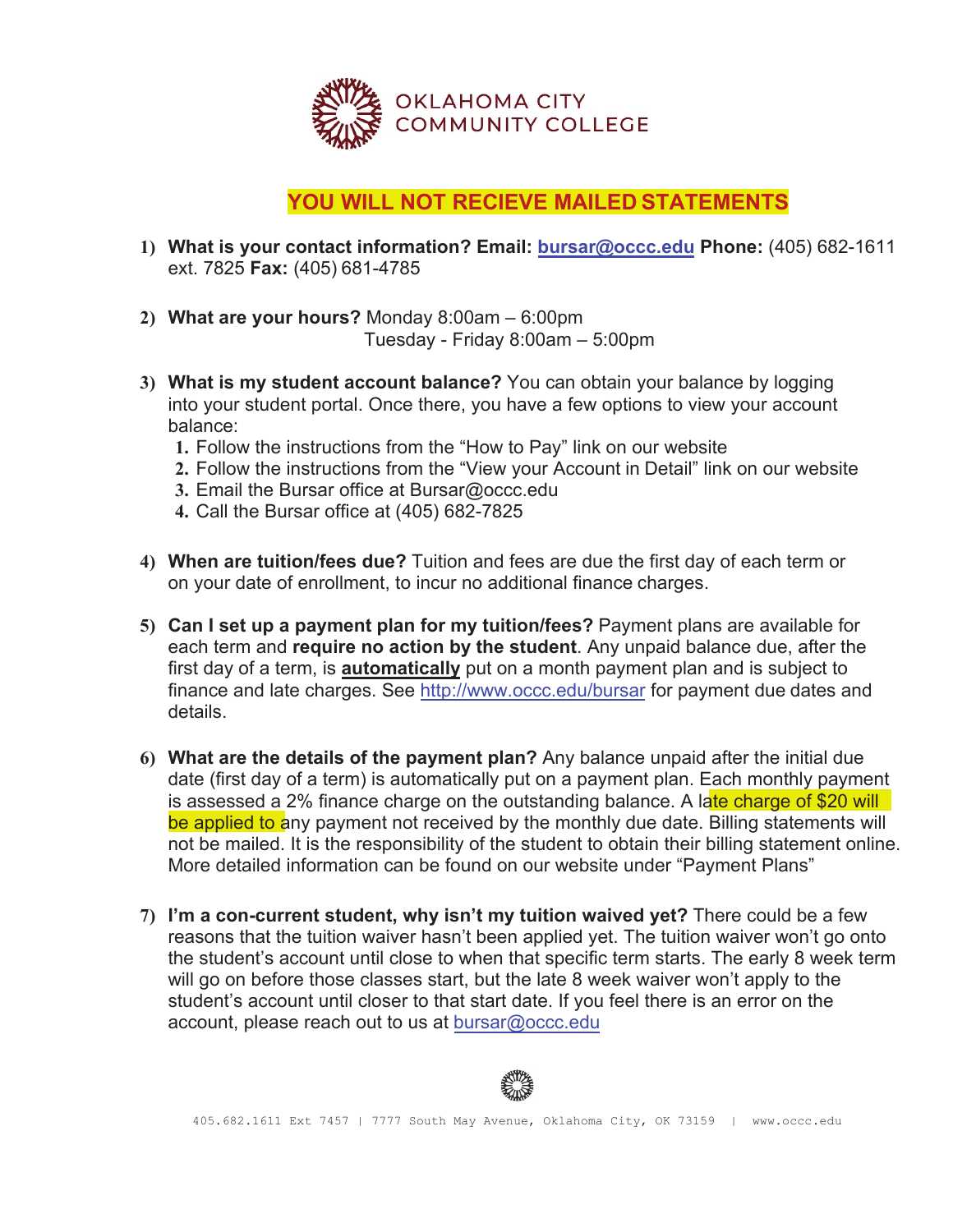

## **8) What forms of payment do you accept?**

- **1.** The Bursar office accepts cash, check, cashier's check, or money order.
- **2.** Checks or Money orders can be deposited in the secure drop box located beside the bulletin board at the entrance of the Bursar hallway.
- **3.** Payments can be made Online: you must log in to your MyOCCC Portal.
	- $\bullet$  debit/credit card a 2.75% convenience fee applies
	- $\bullet$  eCheck (ACH) no fee is applied
	- Bursar cashiers DO NOT process debit/credit card transactions
- **4.** Payments may also be mailed to:
	- Oklahoma City Community
	- College Attention: Bursar Office
	- 7777 S. May Ave., Oklahoma City, OK 73159
- **5. We do not accept payments over the phone.**
- **9) I dropped my classes, how do I get my refund?** If you dropped within the refund period you will receive your refund either by the refund preference you selected with BankMobile or back to the debit/credit card you paid with. Refunds will not be issued in the form of cash.

## **10) How do I set up my Refund Preference?**

- **1.** Log into your OCCC Portal
- **2.** Click on the Menu Icon at the top left of the web page
- **3.** Select MyMoney
- **4.** Select Refund Preference and you will be re-directed to the BankMobile website

## **11) What is the drop date to receive a refund?**

Within the first two weeks (10 days) of a 16-week class; within the first week (5 days) of a  $(4)$ ,  $(5)$ ,  $(6)$ , or  $(8)$  -week class; prior to the 3<sup>rd</sup> class period of an Intercession class.

- **12) I dropped my classes why do I still owe?** There are several reasons you may still owe a balance and have dropped your courses. Please email, call, or come by the Bursar Office to review your account.
- **13) My BankMobile Vibe card has been lost/stolen.** To order a new card a student must contact BankMobile Disbursements at 1-877-327-9515.